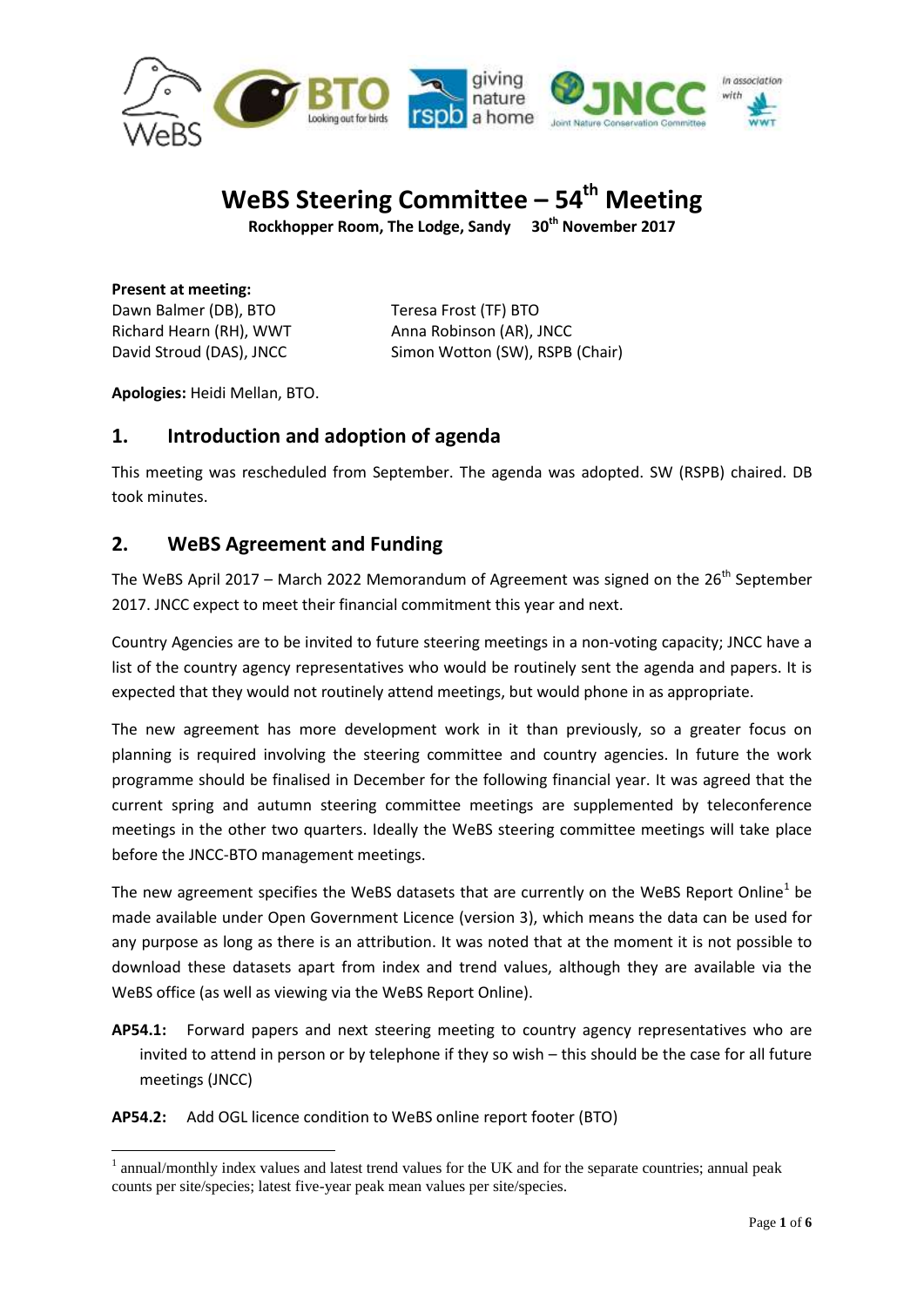- **AP54.3:** Add explanation of OGL data output licencing conditions to counter support materials and that by submitting data users agree to this licencing (BTO)
- **AP54.4:** Check sign-up wording for new WeBS Online users is sufficient (JNCC)
- **AP54.5:** Consider technical options for making annual peak counts per site/species downloadable from WeBS Report Online (BTO)
- **AP54.6:** Add review of data requests to next Steering Committee agenda (BTO)

The new agreement sets a target for publishing occurrence data (e.g. to the NBN Atlas) within 18 months of submission, but July 2016 data won't be processed and published until the 2016-17 WeBS Report in May 2018, a gap of 22 months.

**AP54.7:** In the next contract variation, change Section 10.10 of the WeBS agreement from "within 12-18 months following data submission" to "shortly after publication" (JNCC)

The General Data Protection Regulation (GDPR) is not expected to result in major changes to structured schemes. JNCC are working with partners to draft privacy notices for scheme data and BTO will be getting explicit permission for fundraising.

# **3. Strategic Review: Work Programme and Development Priorities**

The WeBS work programme for 2017-18, detailed in the WeBS Agreement, was circulated with status (red = not started; amber = in progress; green = completed). Adding a risk column would be useful and whether the project will be completed within the financial year. It would be useful to have three lists: work in progress 1-2 financial years; plans for rest of financial years in agreement; and a wish list for developments. Financial information on estimates, actual costs and milestones would be helpful.

**AP54.8:** Add more explanation what the colours mean in the WeBS work programme document; consider adding a column for risk of completing (BTO)

The discussion on work programme projects included those funded by WeBS data requests as well as those funded within the main WeBS agreement.

#### WEBS DATA REQUEST FUNDED PROJECTS

The "**SPA added value" paper**, on the importance of SPAs to all waterbird species and not just SPA species, funded by WeBS data requests, is unfinished but a new member of staff will be working on it.

**AP54.9:** Circulate draft of SPA added value paper in late February 2018 (BTO)

DAS has looked at the **Arctic Indicator paper**, which has had most of the work done requested by the journal and needs resubmitting.

## **AP54.10:** Complete Arctic Indicator revision and circulate to authors by the end of December 2017 (DAS)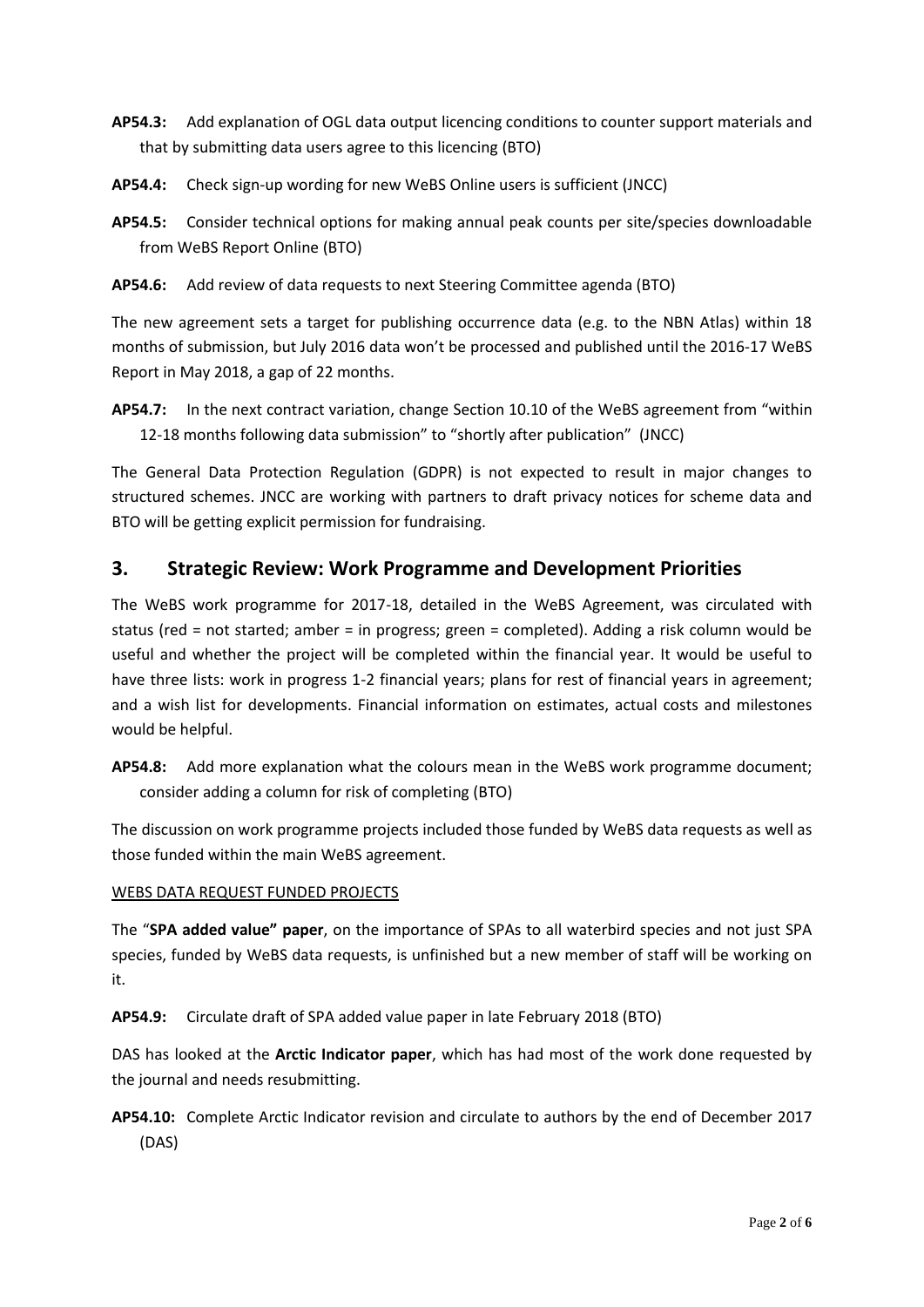TF is still waiting for significant datasets from Germany and Hungary for the **Golden Plover 2014 survey**. It is planned to publish the results in Wader Study.

**AP54.11:** Chase outstanding international Golden Plover data (BTO)

The estimate for professionally digitising the remaining **historic NWC data** was given as £60,000. It should also be remembered that detailed BoEE data has already been scanned and could be input. Crowd-sourcing platforms such as zooniverse could be used for both, but also come with staff costs for support. Funding for digitising forms is not easy to find; could the task form part of a long-term climate related study?

- **AP54.12:** Produces estimates for other options (scanning, crowd sourcing) of digitising the remaining historic NWC data (BTO)
- **AP54.13:** Advertise for local volunteers to come to BTO office and the Lodge to digitise historic data (BTO, RSPB)
- **AP54.14:** Research opportunities for funding historic NWC data from charitable trusts (BTO, RSPB)

#### WORKPLAN 2017-18 PROJECTS

Celebration and promotion of **WeBS 70th anniversary [W1]** has been successful, with a wellreceived conference, RSPB Nature's Home podcast, articles (BTO News, Volunteer, WeBS) and talk at BTO annual conference.

It is still envisaged that adding **Principal Sites [W2]** and **Low Tide maps [W5]** to the **WeBS Report Online** will be completed this financial year. AR suggested some changes to make WeBS Report Online more user friendly, including hover over help to explain thresholds, "GB max" and "NI max" (Numbers and Trends); units for average density (Low Tide).

- **AP54.15:** Discuss possibilities for making WeBS Report Online more user-friendly by use of hover hints with IS colleagues (BTO)
- **AP54.16:** Rename links on WeBS homepage from "WeBS Online" to "WeBS Online Data Entry" and "WeBS Annual Report" to "WeBS Report and Results" (BTO)
- **AP54.17:** Add OGL licence condition and an index to column headings as a readme tab in the species trends downloadable spreadsheet (BTO)

It was agreed that the start of the proposed multi-year project to look at **roost mapping [W3a]** be delayed to 2018/19. As this is a project Natural England have expressed most interest in, the first step will be to liaise with them and assess requirements.

It is envisaged that the project on **core counts site prioritisation [W4]** – will now take place in 2018- 19.

**AP54.18:** Develop an online survey to gather information on sites with development pressure or casework needs to circulate to RSPB and country agency staff (BTO)

#### WORKPLAN 2018-19 PROJECTS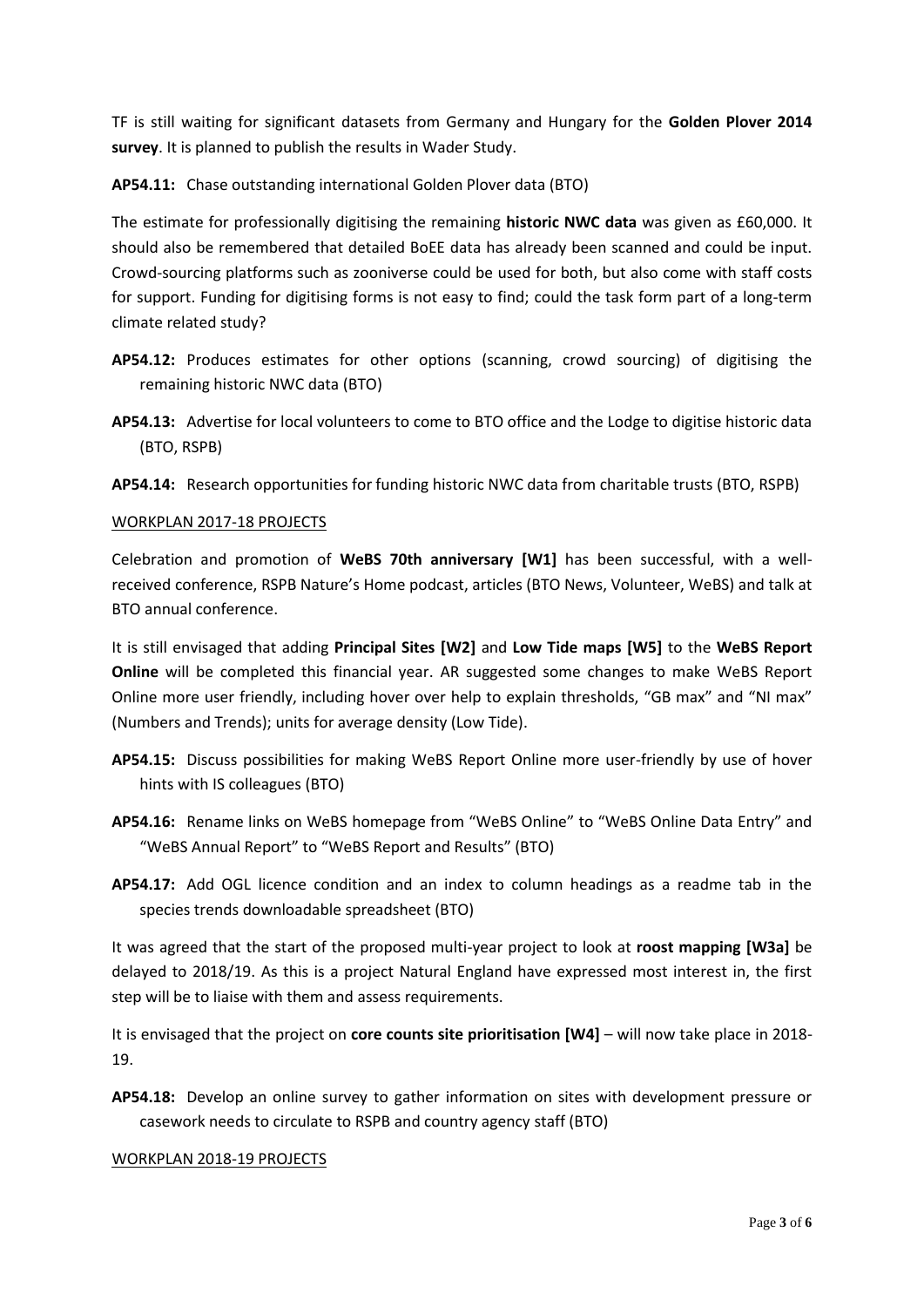One of the main projects scheduled for 2018-19 is **WeBS Alerts**. There are several issues arising from the last report and the needs and requirements of partners and data users, particularly the country agencies. This project will need to be started promptly to enable publication in Spring 2019 with *Waterbirds in the UK 2017/18* and is a higher priority than the roost mapping [w3] project.

**AP54.19:** Organise WeBS Alerts stakeholder discussion to scope Alerts and following this develop a project specification (BTO)

Collection and use of data on **waterbird age/sex ratios [W6a]** is scheduled for 2018-19. Data has been collected previously for Pochard by encouraging WeBS counters to submit ratios though BirdTrack or a separate online form.

**AP54.20:** Discuss requirements for collecting and storing waterbird age and sex ratios and the role of WeBS (BTO,WWT)

#### WORKPLAN 2019-20 PROJECTS

A project to look at analytical approaches to differential site coverage [W8] has been scheduled in the agreement for 2019/20. This project potentially incorporates work on measuring uncertainty. Estimating confidence for WeBS indices could potentially be used to derive confidence limits for the wintering wetland bird indicator. The committee discussed recommendations from the UK & England Biodiversity Indicators Quality Assurance Science Panel (Review of UK biodiversity indicators that provide status and trends for species, January 2016) and comments from David Noble (BTO) on the need for uncertainty measures for the wintering waterbird indicator.

- **AP54.21:** Attend the biodiversity indicators forum on potential approaches for indicators and confidence limits for these (TF, 15/12/17)
- **AP54.22:** Consider if it is feasible to start work on Analytical approaches to differential site coverage [W8] in 2018-19 (BTO)

#### IMMEDIATE PRIORITIES

Given the number of outstanding projects from previous years and the greater urgency of some WeBS core and development tasks, the immediate priorities are:

- Population estimates (needs to be in press by middle of 2018)
- SPA added value paper
- Waterbirds in the UK 2016/17 report
- WeBS Report Online Developments (W2 and W5)
- Begin scoping work for WeBS Alerts
- **AP54.23:** Revise the workplan spreadsheet to show work plan for next couple of years. Break up projects into items and generate plans of when these will be done (BTO)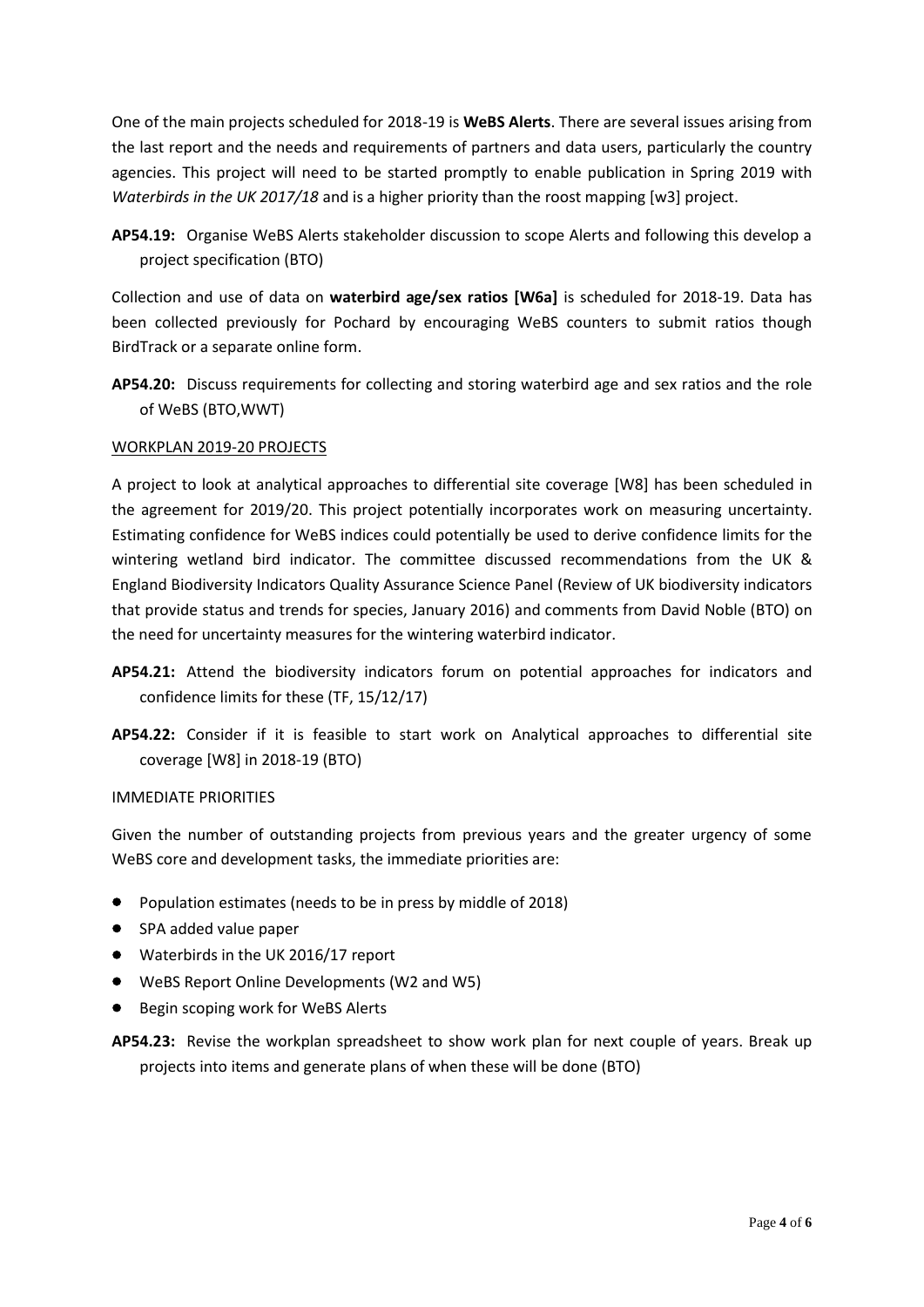# **4. WeBS Operational Report**

Income from data services is slightly up on first two quarters in previous year. In the new WeBS agreement the contribution from data services to the core WeBS budget has been increased to £40,000 per annum.

- **AP54.24:** Assess if current allocation for WeBS SPA added value paper is sufficient to finish the paper (BTO)
- **AP54.25:** Pay Sovon €2500 for January 2018 Sierra Leone counts (BTO)
- **AP54.26:** Add assisting with Sierra Leone 2019 counts to RSPB sabbatical list (RSPB)

**AP54.27:** Discuss interest on the WeBS contingency funds held by BTO (BTO, JNCC)

### **5. WeBS Annual Report**

The date for the release of Waterbirds in the UK 2016-17 is 3<sup>rd</sup> May 2018. A cover artwork has been arranged. Possible habitat focus could be riverine habitats, marshes or reservoirs. Wet Grassland and marine habitats are possibilities but not well covered by WeBS (and sea ducks covered in last report). Species focus could include Bittern, Common Gull, terns, Teal, Snipe, Whooper Swan, Bewick's Swan or a focus on non-natives. It was suggested the country focus be Iceland. There could be an article on the 70<sup>th</sup> anniversary, perhaps with a link to the historic data. The data use section could benefit from a more interesting article than the standard text and perhaps include value of volunteer effort in the scheme (AR). There are links to breeding surveys, particularly the anniversary of the heronries census and need to report rare breeders to RBBP (DB) but this is more suitable for a newsletter article rather than report.

**AP54.28:** Circulate revised JNCC logo file (AR)

**AP54.29:** Request articles from steering committee members/third parties (TF, Jan 2018)

### **6. NEWS reporting**

The final report has been circulated to the Steering Committee and country agencies. A paper is planned to look at change using a paired sample approach, this should be completed by a research scientist at BTO with support from TF.

**AP54.30:** Publish the final NEWS report on the BTO website as Research Report 697 (BTO)

### **7. Population estimates**

Estimates will be calculated using the same methodology as last time. For inland widespread species, these should be compared with estimates from the Mendez stratified estimates paper. Progress has been made on scarce species information from bird reports.

**AP54.31:** Check publication dates for population estimates with British Birds Editorial Board (DEB)

**AP54.32:** Look in to marine waterbird data sources via WWT and BTO Marine team and possibly SNH published marine SPA data (TF)